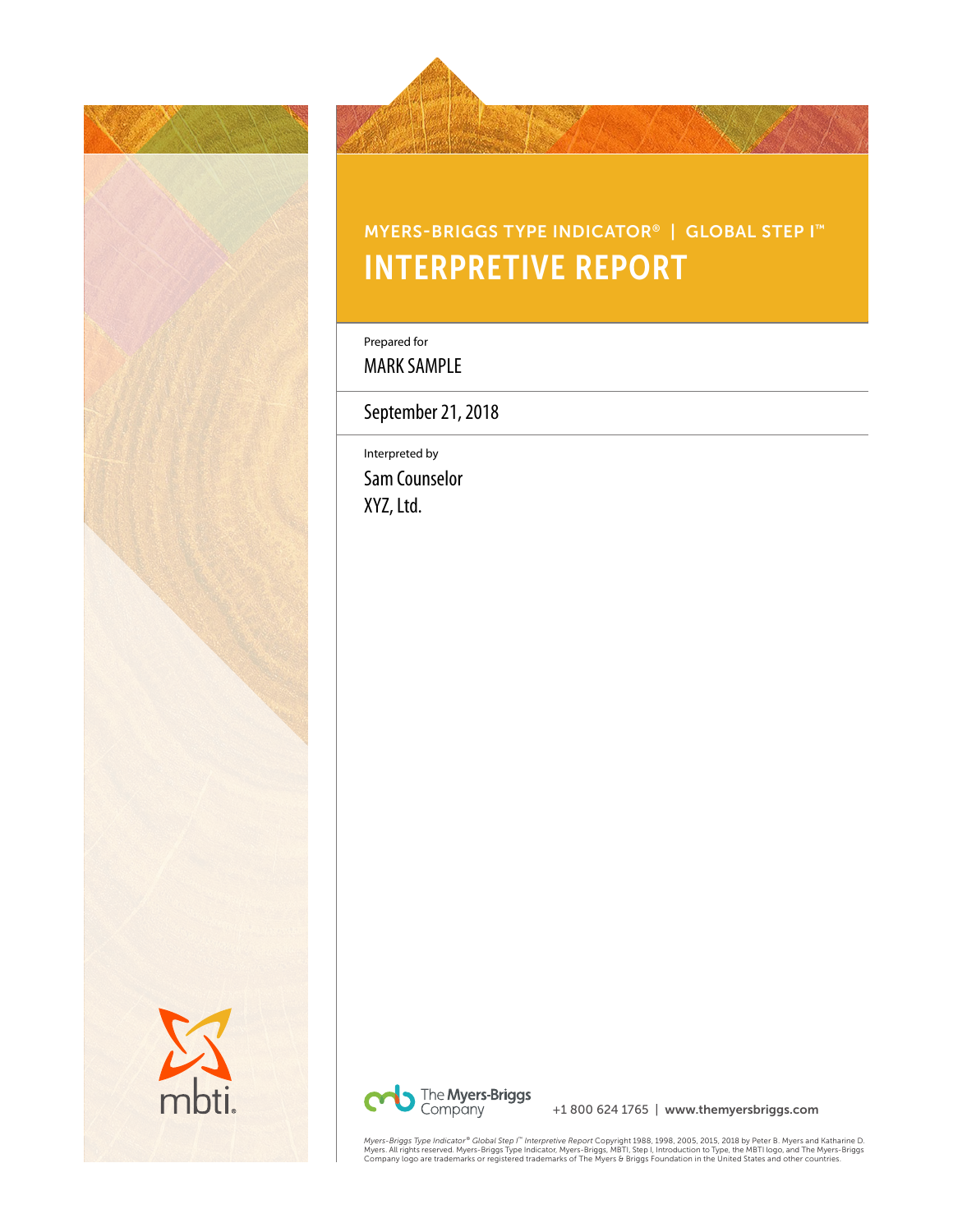



# About Your Report

Your Myers-Briggs® Interpretive Report is designed to help you understand your results on the *Myers-Briggs Type Indicator*® (MBTI®) assessment. This assessment identifies which of 16 different personality types best describes you.

> Your reported Myers-Briggs personality type ESTJ Your preferences Extraversion | Sensing | Thinking | Judging

The MBTI assessment was developed by Isabel Briggs Myers and her mother, Katharine Cook Briggs, who spent years observing people. They created the assessment based on the personality type theory proposed by psychologist Carl Jung. Their goal was to help people understand how natural, healthy differences in the way people take in information and come to conclusions lead so clearly to the different ways people act and react, make life choices, relate to others, and make sense of the world. These insights help explain why different people are interested in different things, prefer various kinds of work, and sometimes find it hard to understand each other. The MBTI assessment is now used by organizations and individuals around the world to improve their interactions and to promote effectiveness in their work and personal lives.

- Organizations use it to improve communication, teamwork, and leadership.
- Those entering the work world use it to choose careers likely to match their interests and strengths; those seeking a change use it to target new career directions.
- Educators and students use it to make learning more interesting and compatible with individual learning and teaching styles.
- People in relationships of all kinds use it to better understand one another, improve communication, and reduce conflict, resulting in more positive and productive interactions.

Isabel Briggs Myers created descriptions of the 16 personality types, including the description presented for you in this report. Your type description will help you see your type's distinctive characteristics and how your type differs from others. The insights gained will help you better understand and appreciate the basic differences between people and more successfully manage the impact of those differences.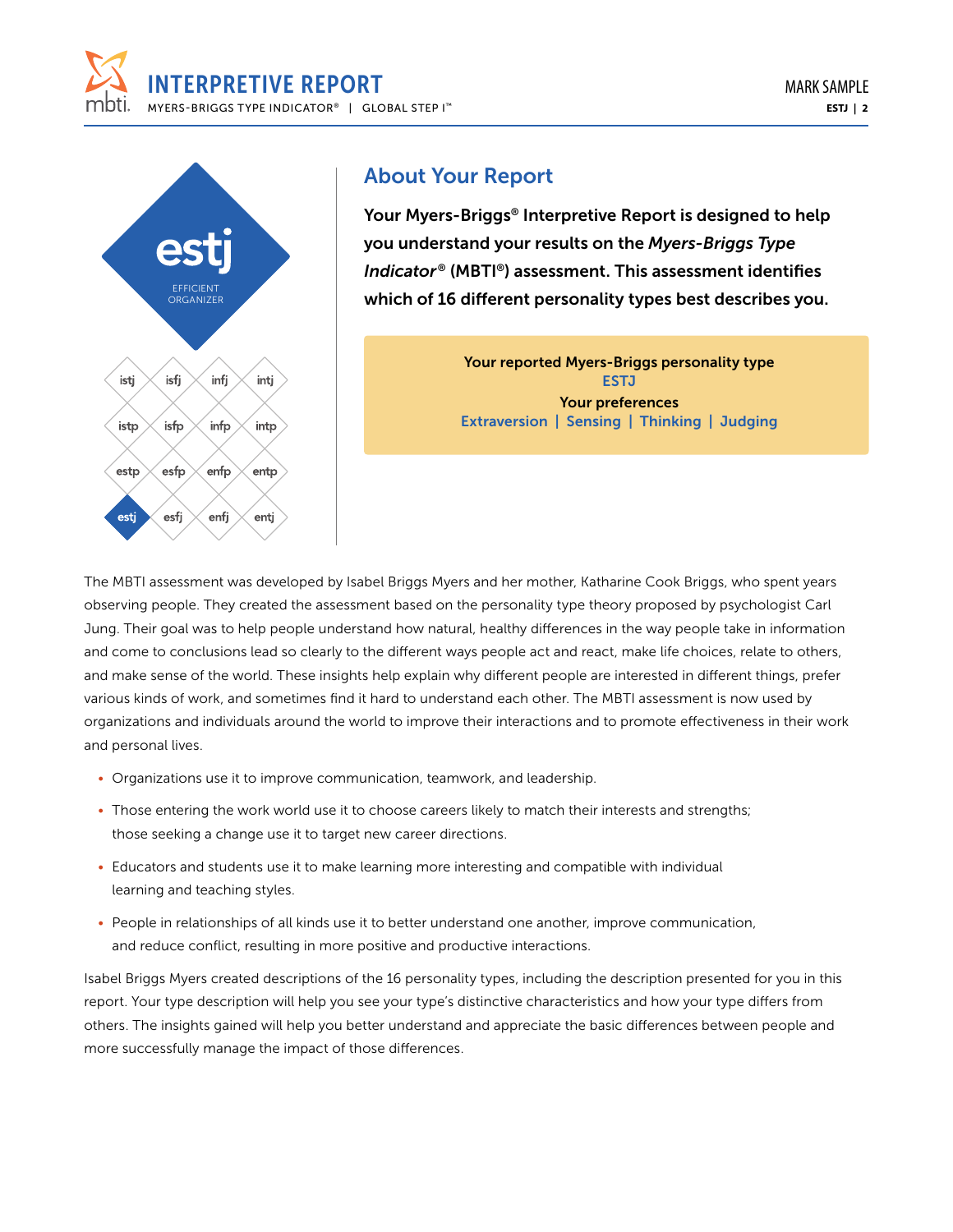

# Your Myers-Briggs Personality Type: ESTJ

The questions on the MBTI assessment are designed so that when you respond to a question, you show which preference in one of the four pairs of opposites you prefer.

|                          |                           | EXTRAVERSION OF INTROVERSION Opposite ways to direct and receive energy |
|--------------------------|---------------------------|-------------------------------------------------------------------------|
|                          | SENSING S OF A INTUITION  | Opposite ways to take in information                                    |
| THINKING to or f FEELING |                           | Opposite ways to decide and come to conclusions                         |
|                          | JUDGING T Or P PERCEIVING | Opposite ways to approach the outside world                             |

Although each of us can and does use all of the preferences at least some of the time, people typically find one in each pair more comfortable and natural than its opposite. Think of your choices as something like being right- or left-handed. Both hands are valuable and useful, but most people use the hand they favor naturally more often and become more adept with it. In the same way, your type preferences are choices between equally valuable and useful qualities. Your ESTJ results are described below.

### THE WAY YOU DIRECT AND RECEIVE ENERGY

#### **Extraversion**

People who prefer Extraversion tend to direct their energy toward the outside world and get energized by interacting with people and taking action.



#### Introversion

People who prefer Introversion tend to direct their energy toward their inner world and get energized by reflecting on their ideas and experiences.

### THE WAY YOU TAKE IN INFORMATION

#### Sensing

People who prefer Sensing tend to take in information that is real and tangible. They focus mainly on what they perceive using the five senses.

People who prefer Thinking typically base their decisions and conclusions on logic, with accuracy and objective truth the





#### Intuition

People who prefer Intuition tend to take in information by seeing the big picture. They focus mainly on the patterns and interrelationships they perceive.

#### THE WAY YOU DECIDE AND COME TO CONCLUSIONS



#### Feeling

People who prefer Feeling typically base their decisions and conclusions on personal and social values, with understanding and harmony the primary goals.

### THE WAY YOU APPROACH THE OUTSIDE WORLD



#### **Perceiving**

People who prefer Perceiving typically look for more information before coming to conclusions and take a spontaneous, flexible approach to the world.

#### **Judging**

**Thinking** 

primary goals.

People who prefer Judging typically come to conclusions quickly and want to move on, and take an organized, planned approach to the world.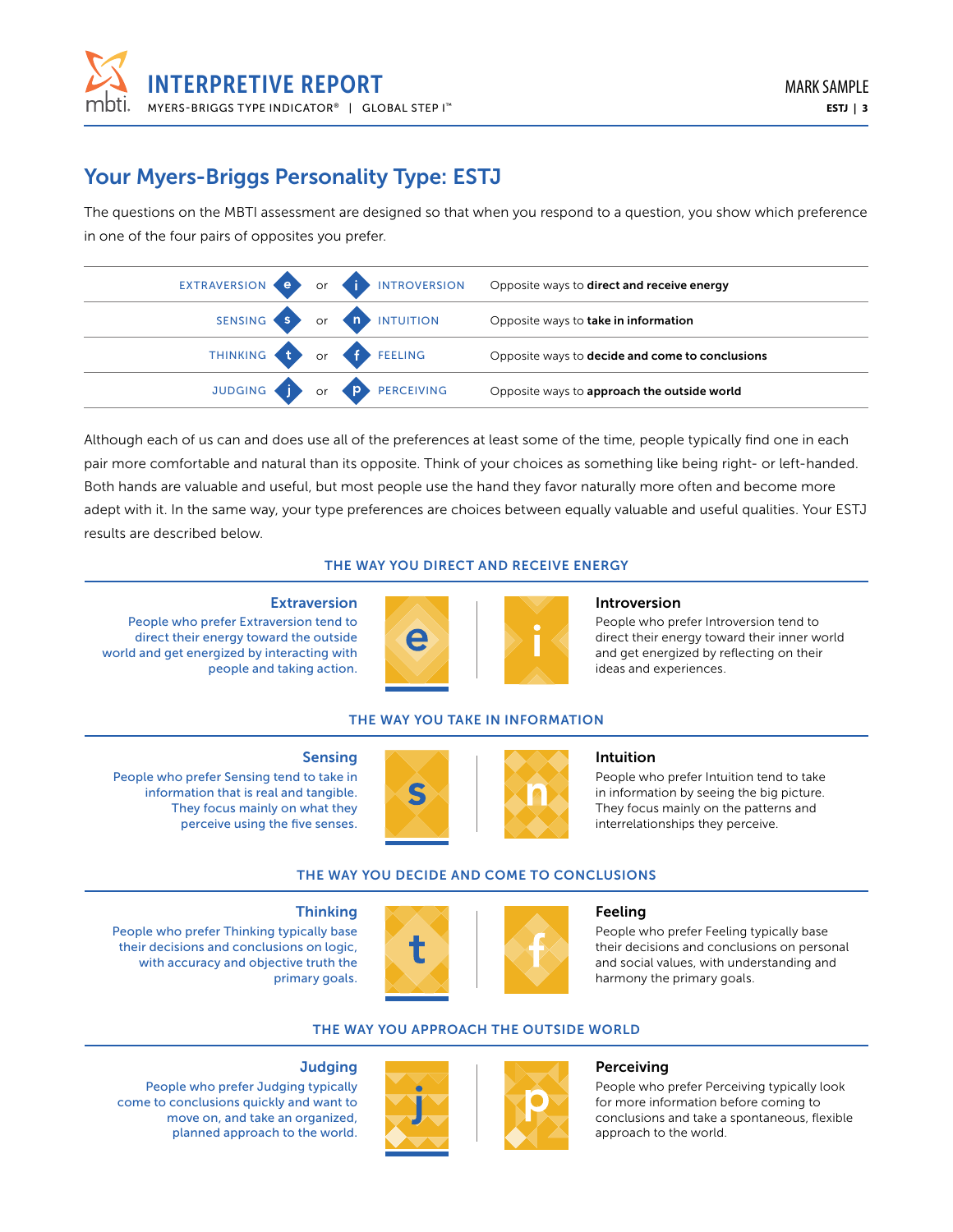



### Getting it done and getting it right

Practical, realistic, matter-of-fact

Decisive, quick to implement decisions

Organize projects and people to get things done as efficiently as possible

Take care of routine details

Follow their own logical standards and want others to do the same

Forceful in implementing their plans

## Your Type Description: ESTJ

ESTJs like to organize projects, procedures, and people, and then act to get things done. They live by a set of clear standards and beliefs, make a systematic effort to follow these, and expect the same of others. They value competence, efficiency, and results and display them in their work and play.

ESTJs take an objective approach to problem solving and are tough when the situation requires it. They like to organize their life and work, and they have little patience with confusion, inefficiency, or lack of follow-through. ESTJs tend to be logical, analytical, objectively critical, decisive, and assertive.

ESTJs focus on the present—what is real and actual. They apply and adapt relevant past experience to deal with problems, and they prefer jobs where results are immediate, visible, and tangible. ESTJs are likely to be practical, realistic, matter-of-fact, systematic, and pragmatic.

ESTJs are usually excellent administrators because they understand systems and logistics. They can project the steps needed to accomplish a task, foresee potential problems, assign responsibilities, and marshal resources. They deal with all aspects of a situation, leaving no unresolved issues or unfinished business, and get things done on time. When they see that something is not working, they will plan and act to correct it. They prefer proven procedures and systems. Their orientation is toward tasks, action, and the bottom line.

Because ESTJs naturally devise systems, procedures, and schedules, others rely on them to take charge and get results. Others may find ESTJs overpowering at times because they are so certain about how things should be. Because they are clear and straightforward in their communication, people seldom have to wonder where they stand.

ESTJs can be quite gregarious and generally enjoy interacting with people, especially in tasks, games, traditions, and family activities. They take relationship roles seriously and fulfill them responsibly. Others usually see ESTJs as conscientious, dependable, decisive, outspoken, and self-confident.

Sometimes life circumstances have not supported ESTJs in the development and expression of their Thinking and Sensing preferences. If they have not developed their Thinking, ESTJs may not have a reliable way of evaluating information and thus may make inconsistent or overly harsh decisions. If they have not developed their Sensing, they may make decisions too quickly, before they have taken in enough information. Then their decisions will reflect their previously formed judgments or biases.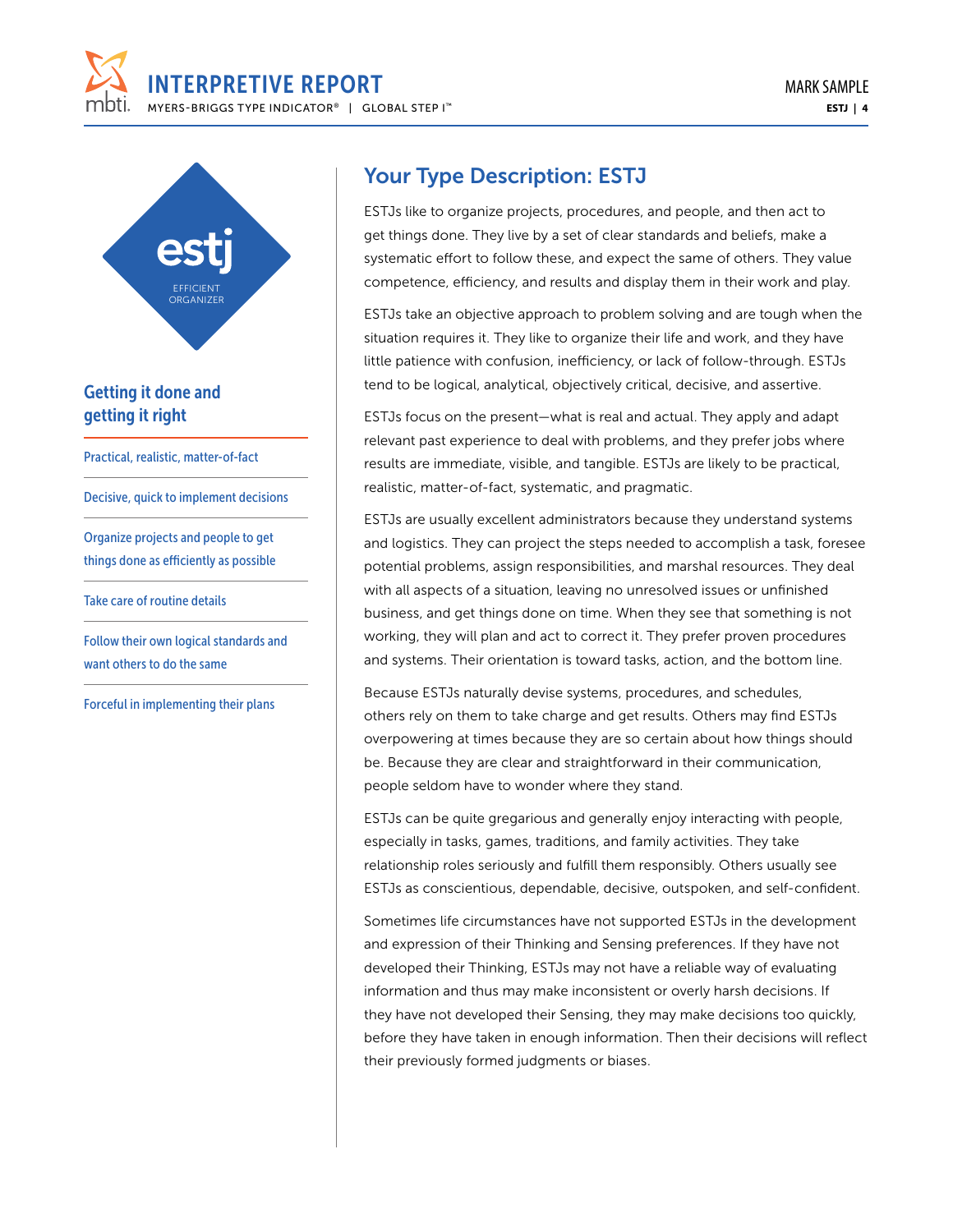

# Your Unique Personality Type: ESTJ

The two middle letters of your Myers-Briggs personality type show the two mental processes that make your type unique.

### THE MENTAL PROCESSES



Your two middle letters are S (Sensing) and T (Thinking). As an ESTJ, you devote most of your energy to Thinking and support your Thinking with Sensing. Intuition (N) is not as appealing for your type and therefore is much less likely to be used. Least preferred and most rarely used of all is Feeling (F). ESTJs tend to develop Thinking and Sensing during the first half of life, and at midlife they begin to find Intuition and Feeling more interesting and easier to use.

The letters of your type also show what others are most likely to notice about you—what you use in the outside world versus what you reserve for your inner world of ideas and impressions. Here's how that works for ESTJ.

You use your favorite process, Thinking, mostly in the outer world of people, things, and activities; this is what people can easily see when they observe you in action. You use your second process, Sensing, mostly in your inner world of thoughts and ideas, where others are unlikely to see it. You tend to use your third and fourth processes, Intuition and Feeling, when a situation requires their use but quickly return to what is most natural and comfortable for you, Thinking and Sensing. Feeling is least appealing for you.



Your type description takes all of the above into account in describing ESTJs in everyday life. Review your description carefully. Does it match up with your self-knowledge? If the description makes you feel comfortably understood, then the Myers-Briggs personality type described for you is likely on target. The description is meant to help you trust and develop the preferences that come most naturally to you, while keeping in mind that, like most people, you use all of the preferences from time to time, depending on what the situation calls for.